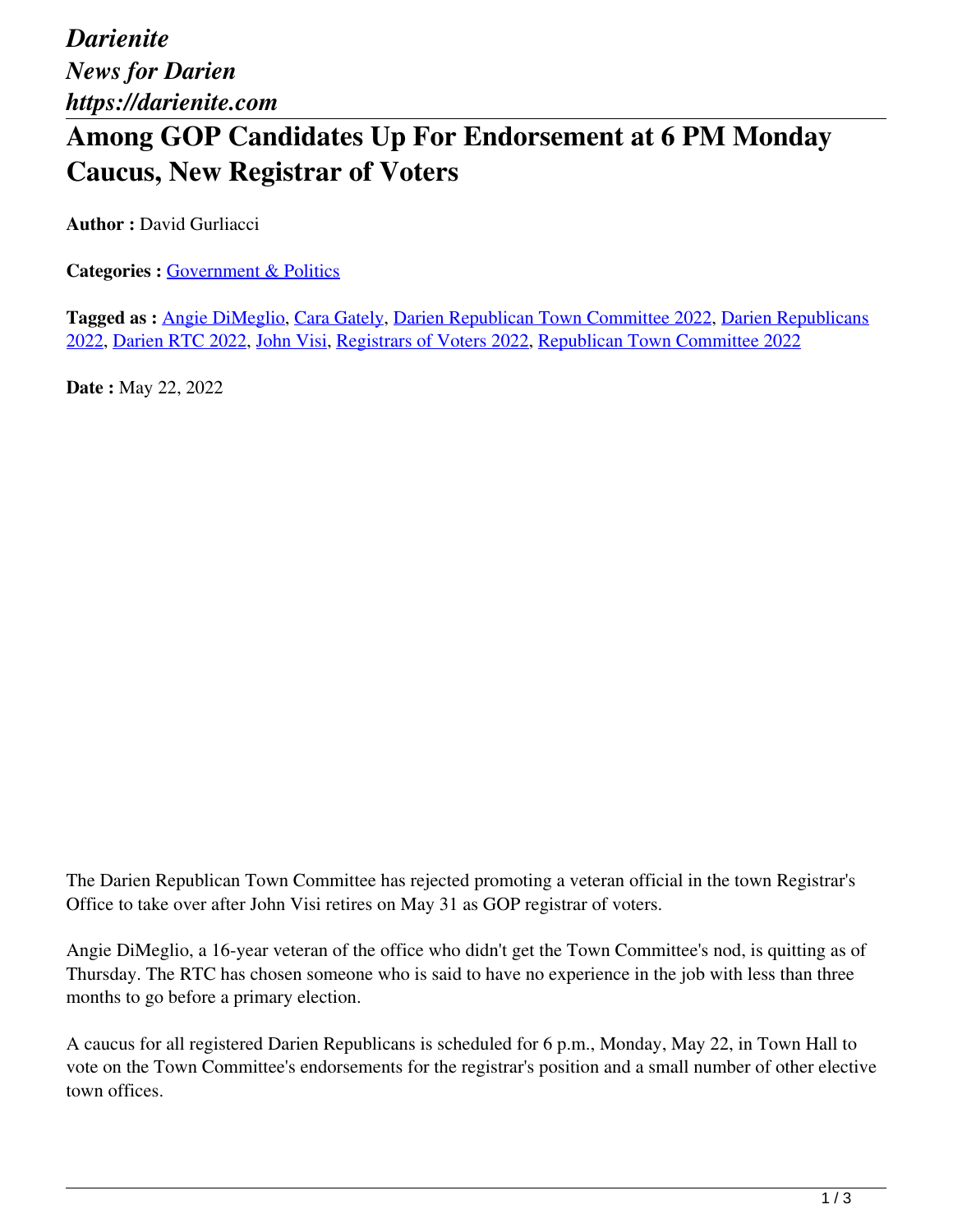## *Darienite News for Darien https://darienite.com*

After interviewing candidates for the elective office, a Republican Town Committee panel has recommended Cara Gately to replace Visi. Gately, a corporate lawyer who works at Nedder and Associates in Darien, is expected to resign her seat on the Darien Planning & Zoning Commission to take the job.

The GOP caucus is scheduled for 6 p.m., this Monday, May 22, and is open to all Republican voters in town. Voters won't need to stay for the full meeting; they can leave once they've voted. Candidates can petition for a primary, but DiMeglio said she won't.

The Registrars Office, which runs elections in town, trains volunteers and maintains the roll of registered voters in town, has four employees — two Republicans and two Democrats.

In three months, on Aug. 9, the office will be in charge of running the primary election in Darien for whatever state or town candidates enter it.

"She's had no experience, so it's going to be difficult for her" to run the primary election, Visi said of Gately. Learning the state's election regulations "just takes time," he said. "I'm here to assist her in any way, but she's brand new to it."

With DiMeglio's resignation from the job, a new Republican assistant registrar will have to be hired, Visi said. DiMeglio's resignation "is a huge loss, because she had 16 years at Town Hall's Register's office."

DiMeglio said she decided to leave the office because "I felt that it would be too hard for me to stay, having a new boss taking John Visi's job."

With 16 years of experience in the Registrar's Office, DiMeglio said, she had expected to get the job, and assistant registrars typically replace registrars when registrars retire.

She said that the Town Committee member who told her she didn't get the endorsement didn't say why. The person "just said that they went with another candidate."

DiMeglio said she hopes another job in town government opens up. "I hope to be moving on to another department, in time, but I may not get another position, so I may just be home, not doing anything."

Reached by phone late Friday afternoon, Gately said only that she is the town-committee endorsed candidate and that the announcement for the caucus had been made in the Stamford Advocate at some point (Darienite.com could not find the notice in the Advocate, either in print or online, or on the town party's website or its social media accounts.) Gately refused to answer any other questions.

Rachel Taylor, chair of the Republican Town Committee, could not be reached for comment late Friday afternoon or early Sunday evening. Voice messages from Darienite.com were left on her phone.